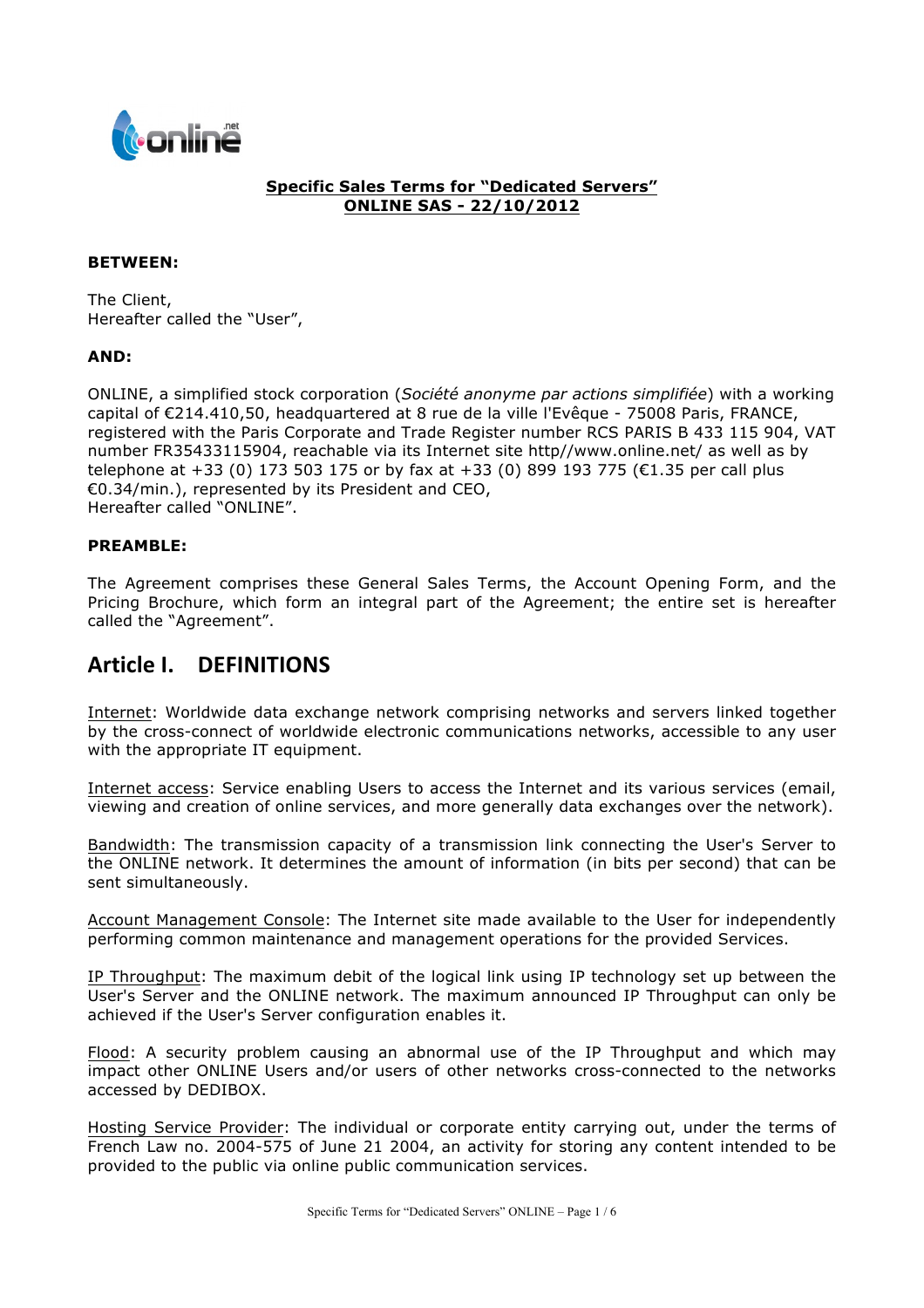IP or IP Address: A series of numbers used to uniquely identify a computer on the Internet network.

Phishing: A fraudulent technique used by computer pirates to recover confidential information (such as bank or Internet logins and passwords) from Internet users by fooling them via an email message appearing to be from a trusted company, typically a bank, an e-commerce site, or an electronic communications operator.

Server: A computer dedicated to the User and used by the latter once it is made available and that is permanently connected to the Internet via a high-speed connection.

Services: Set of services provided by ONLINE to the User including the Server Leasing Service, the Web Hosting Service, the Domain Name Reservation Service, and various additional related services under the terms set forth in this Agreement.

Site or ONLINE Internet Site: Internet site available at www.online.net providing access to the Account Management Console in particular.

Spam: Unsolicited email under the terms of article 34-5 of the French Postal and Electronic Communications Code, and established following French Law no. 2004-496 dated June 10 2004.

Operating System or OS: The main software installed on the User's Server.

User: Any adult with full legal or moral capacity (in the latter case, registered with the French Trade and Company Register) having opened an ONLINE account and received an email from ONLINE containing a login and password for accessing the Services and the Account Management Console.

End User or End Users: Any adult with full legal or moral capacity either paying for or using at no cost, and in its entirety, one or more ONLINE Services and/or one or more Servers made available to the User.

Disk space: Shared storage space allocated by ONLINE to the Client

Dedicated Servers: Hosting service including the supply of a physical server dedicated to the User's use, its hosting within ONLINE premises, and the supply of associated Internet connectivity.

Web Hosting: Hosting service including access to a hosting platform shared by all Users having subscribed to the Service, and the supply of associated Internet connectivity.

# **Article II. Purpose**

These Specific Terms supplement the ONLINE General Sales Terms, and their purpose is to define the technical and financial terms whereby ONLINE provides the Dedicated Server Service to the User.

These Specific Terms take precedence over the General Terms should a contradiction appear between both documents.

# Article III. DEDICATED SERVER SERVICES PROVIDED BY ONLINE

ONLINE provides the user with a technical dedicated server infrastructure, and an Internet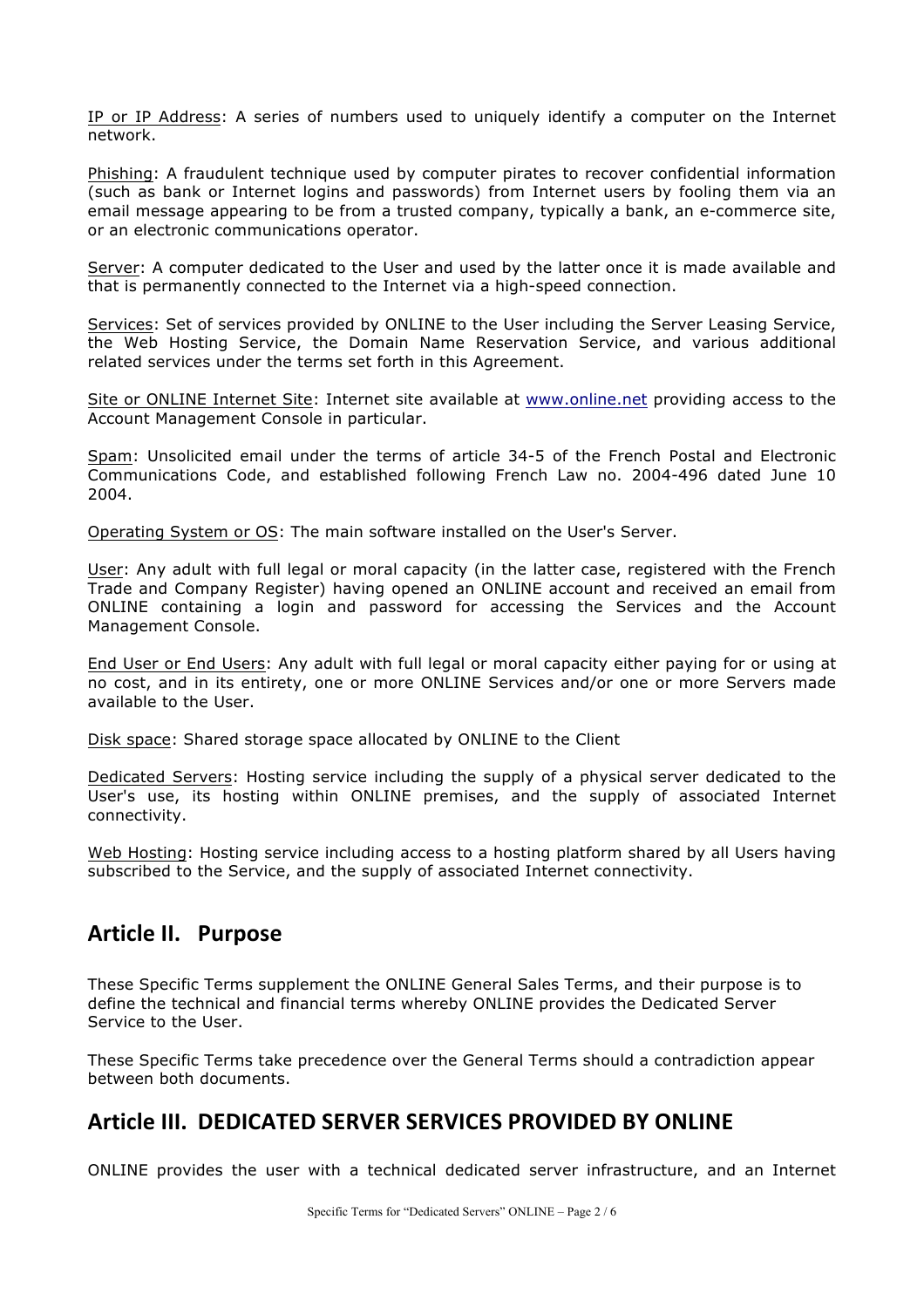connection whose technical characteristics and total monthly fees are defined on the ONLINE Internet site at the time of the subscription.

This technical infrastructure enables the User to benefit from a high-speed, multi-purpose platform permanently connected to the Internet network.

ONLINE proposes service options ("Additional Services") linked to making the Server available, and described online at the ONLINE Internet Site.

Within the scope of the "Additional Server" Additional Service and at the User's request, ONLINE can provide one or more additional server(s).

ONLINE Dedicated Server Services do not cover the fees, subscriptions, taxes, software licenses, or other means of compensation that may be requested by the rights holders, via the use of the Services by the User, and which remain solely at the User's expense.

## **Article IV. AVAILABILITY OF THE DEDICATED SERVER**

The Dedicated Server Services include making available a Server that remains the full and entire property of ONLINE which grants to the User a single right for remote usage by transferring to the User the custody of the Server's software structure (Operating System, software, and backups).

As a result, the User shall under no circumstances infringe on the integrity of the Server; responsibility for risks of voluntary deterioration of the Server is transferred to the User as soon as the Server is made available.

The User undertakes to comply with all the instructions regarding the use of the Server. The User shall bear any consequences resulting from non-compliant use of the Server, notably Server malfunctions following the installation of a program or a configuration of the Server by the User.

# **Article V. OBLIGATIONS OF ONLINE**

## **Section 5.01 Delivery of the Server**

Once the account creation request is approved, ONLINE undertakes to make available to the User a Server compliant with the User's purchase order and within the following time limits:

- Service specified as "available": Delivery within at most 60 minutes on a business day
- Service specified as "available on order": Delivery within at most 10 (ten) business days

In the event of non-compliance with these time limits, the User may cancel its subscription without notice nor compensation by contacting ONLINE Technical Support.

## **Section 5.02 Server login and password**

The login and password required to access the Server are defined by the User; they may be configured initially from the Account Management Console and may be modified by the User at any time.

ONLINE declines all responsibility concerning the choice of the logins and passwords; for basic security reasons they should be selected with care.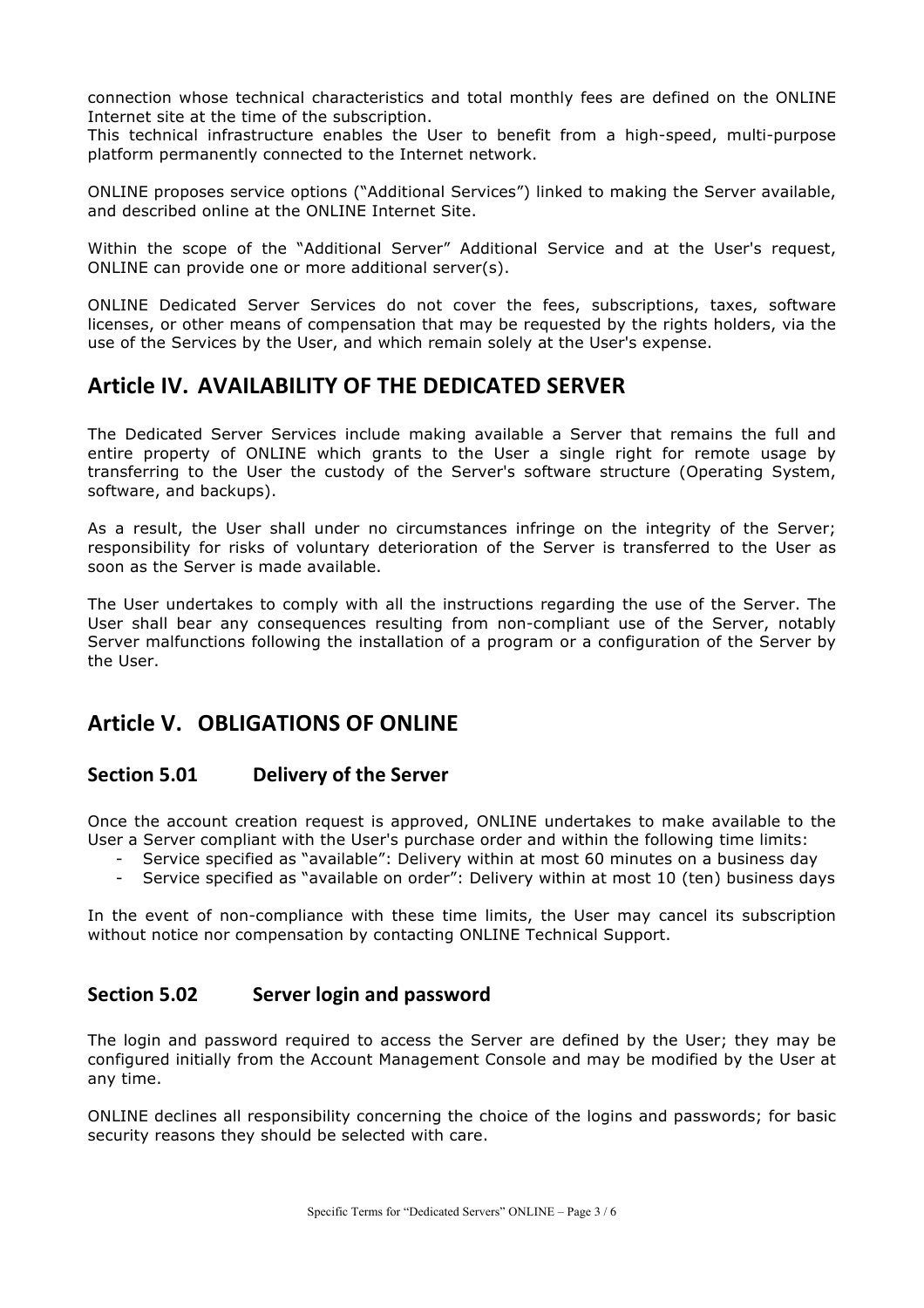## **Section 5.03 Guarantees**

In the event of non-compliance with the Server guarantees, the User may either:

- cancel its subscription without notice nor compensation by contacting ONLINE Technical Support, or
- request from ONLINE Technical Support the reimbursement of 5% of the leasing fee for the service in question per full hour of unavailability beyond the guaranteed delay. The reimbursement may not exceed the amount of the monthly leasing fee for the Server.

### Guarantees concerning the operating status of the equipment

ONLINE undertakes to maintain the equipment provided to the User in perfect working order for the duration of the lease.

In the event of failure of the aforementioned equipment, ONLINE shall intervene at the User's request on its Server, following a diagnosis by Technical Support and subject to a proven and diagnosed hardware failure of the User's Server.

The guaranteed response times starting from the confirmation of a proven failure by Technical Support are specified on the ONLINE Internet site ("Hardware GRT"), in the characteristics of the offer at the time of the subscription.

### **Guaranteed rate for the Internet connection**

The peak rate may be reached only if the configuration of the software installed by the User on the Server enables it. Specifically, the User recognizes that any modification of the software configuration installed may alter the proposed peak rate (modification of the original parameters, installation and activation of new software or features, etc.).

The maximum guaranteed bandwidth of the IP connection made available on the User's Server is specified on the Internet Site ("Guaranteed Bandwidth"), in the characteristics of the offer at the time of the subscription.

### **Guaranteed availability of the Internet connection**

In view of the very nature of the Internet and its operations, where data travels over heterogeneous networks with various technical capacities and responsibilities, the technical responsibility of ONLINE is limited to its own network.

ONLINE shall endeavor to ensure availability of Internet Access 24 hours a day, 7 days a week, subject to possible scheduled maintenance requiring a temporary technical interruption.

Internet Access is considered unavailable when one or more of the network components vital for operation of the User's Server suffer(s) a failure which is not due to scheduled maintenance and causes the total unavailability of the User's Server on the Internet.

The guaranteed availability rate of the Internet connection service ("Availability rate") is specified in the characteristics of the offer at the time of the subscription.

# **Article VI. OBLIGATIONS OF THE USER**

## **Section 6.01 Compliance with current regulations**

Pursuant to current regulations, the User is reminded that it is solely responsible for the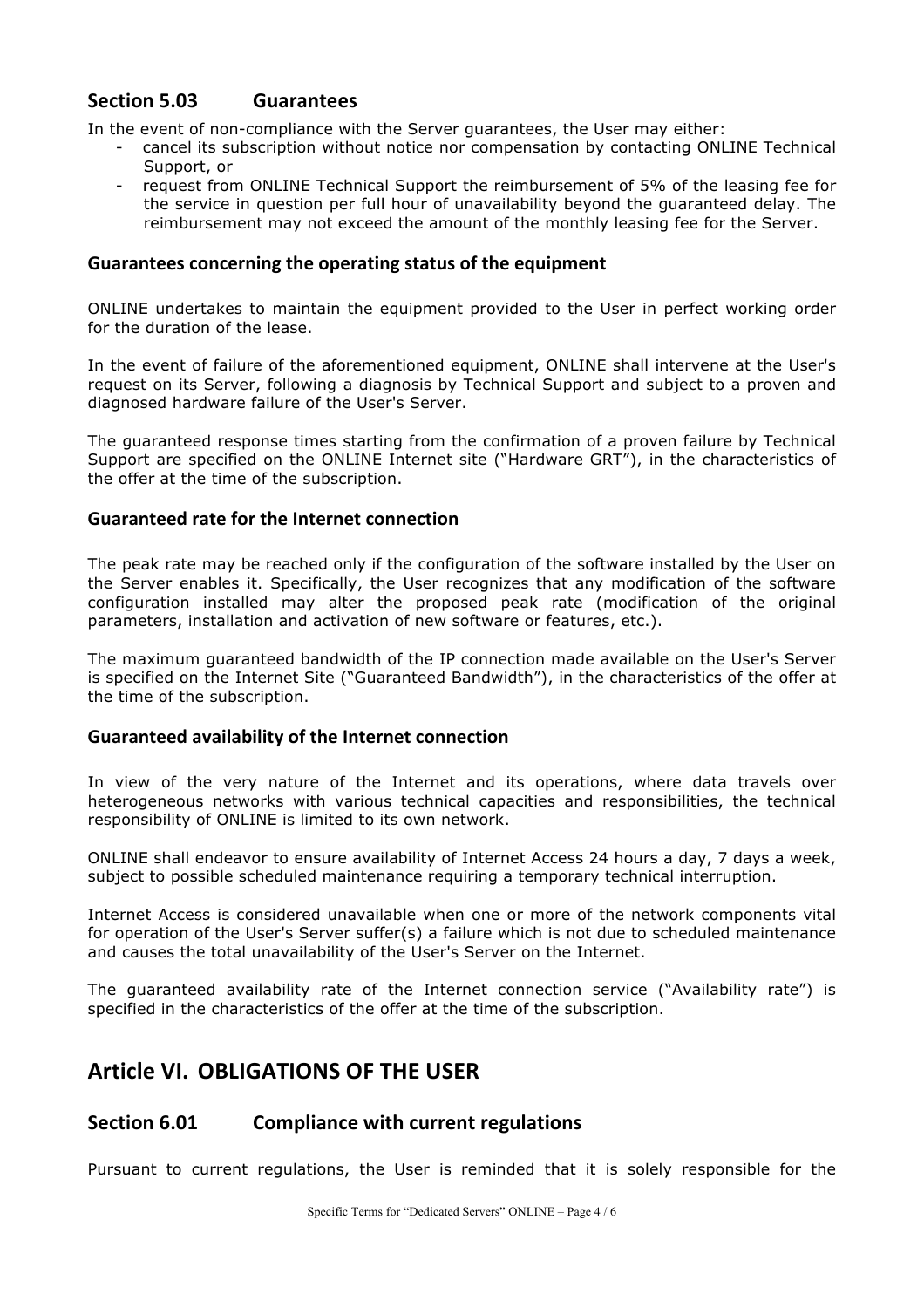installation, operation, configuration, and maintenance of the Server made available to it.

## **Section 6.02 Backup of stored data**

It is noted that under no circumstances shall ONLINE be responsible for the data installed and/or used and/or published online by the User on the Server, including in the event of accidental destruction due to human error by either the User or ONLINE.

The User recognizes it has been fully informed that the configuration may be altered by an incorrect manipulation either by the User or ONLINE, a change to the Server, a reset of the Server's operating system, or a hardware failure of the hard disk and/or the Server.

Pursuant to basic IT security rules, note that the User is required to take all necessary precautions to protect its own data and/or software by the use of remote, secure, and duplicated backups.

ONLINE shall not be held responsible in the event of data loss for any reason whatsoever.

# **Article VII. DURATION OF THE AGREEMENT**

## **Section 7.01 Effective date**

The Agreement goes into effect upon the User's subscription to the Service from the ONLINE Internet site.

The Dedicated Servers Service is entered into for an undetermined period, with a minimum subscription of 1 month, according to the pricing offer subscribed by the User and appearing on the Internet site.

## **Section 7.02 Termination**

The Agreement may be terminated at either the User's or ONLINE's initiative under the terms set forth in the General Sales Terms and the Specific Terms. Termination of the Agreement makes all unpaid amounts by the User payable immediately.

The User may cancel the Dedicated Server Services from the Account Management Console.

Unless expressly requested by the User, any cancellation received by ONLINE up to the 20th day of the month (based on the date of the acknowledgement of receipt) will take effect at the end of the month in question, while a cancellation received after the 20th day of the month will take effect at the end of the following month.

# **Article VIII. Payment methods**

## **Section 8.01 Invoicing of Services**

The User expressly authorizes ONLINE to send an invoice in digital format each month. The invoice is accessible in the Account Management Console, following authentication.

The invoice includes the cost of the Flat Rate for the coming month and the additional services for the previous month, as well as any fees.